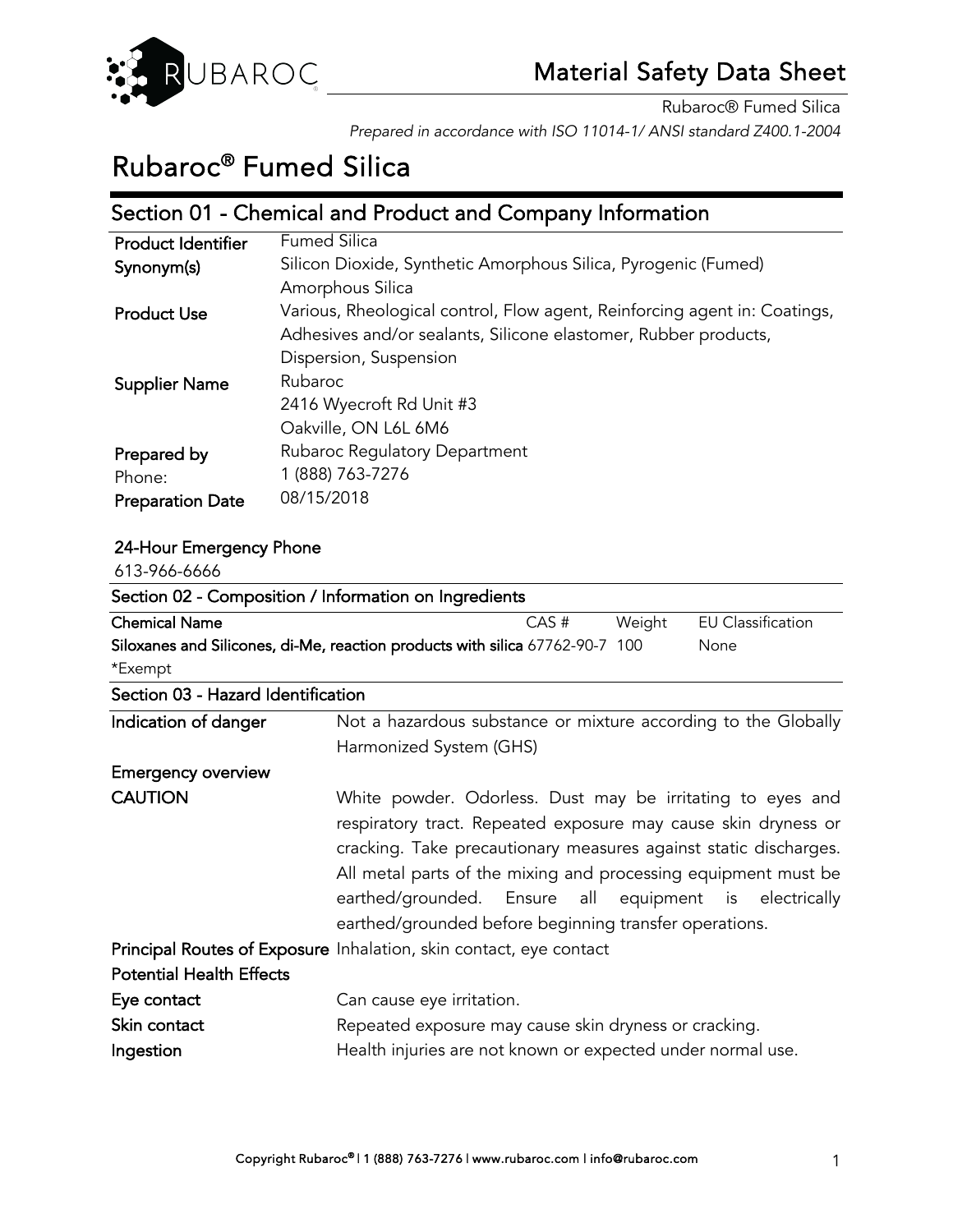

Rubaroc® Fumed Silica

*Prepared in accordance with ISO 11014-1/ ANSI standard Z400.1-2004* 

| Inhalation                                           | Dust may be irritating to reparatory tract. Provide appropriate<br>exhaust ventilation at machinery and at places where dust can be<br>generated. See also Section 8.                                                                                                                                              |
|------------------------------------------------------|--------------------------------------------------------------------------------------------------------------------------------------------------------------------------------------------------------------------------------------------------------------------------------------------------------------------|
| Carcinogenic effects                                 | Does not contain any substances listed by IARC (International<br>Agency for Research on Cancer), NTP (National Toxicology<br>Program), OSHA (Occupational Safety and Health Administration),<br>ACGIH (American Conference for Governmental Industrial<br>Hygienists) or EU (European Union). See also Section 11. |
| Target organ effects<br>Medical conditions irritated | Lungs<br>Signs and symptoms of overexposure to vapours and skin contact<br>may include temporary blurred vision. Symptoms typically last for<br>several hours and are not permanent.                                                                                                                               |

### Potential environmental effects

No special environmental precautions required.

| Section 04 - First Aid Measures             |           |                                                                      |  |  |
|---------------------------------------------|-----------|----------------------------------------------------------------------|--|--|
| <b>Skin Contact</b>                         |           | Wash thoroughly with soap and water. Seek medical attention if       |  |  |
|                                             |           | redness, swelling, itching, or burning occurs.                       |  |  |
| <b>Eyes</b>                                 |           | Flush eyes immediately with large amounts of water for 15 minutes.   |  |  |
|                                             |           | Seek medical attention if redness, swelling, itching, burning or     |  |  |
|                                             |           | visual disturbances occur.                                           |  |  |
| Inhalation                                  |           | If cough, shortness of breath or other breathing problems occur,     |  |  |
|                                             |           | move to fresh air. Seek medical attention if symptoms persist. If    |  |  |
|                                             |           | necessary, restore normal breathing through standard first aid       |  |  |
|                                             | measures. |                                                                      |  |  |
| Ingestion                                   |           | Do not induce vomiting. If conscious, give several glasses of water. |  |  |
|                                             |           | Never give anything by mouth to an unconscious person.               |  |  |
| Note to Physician                           | None.     |                                                                      |  |  |
| Section 05 - Fire Fighting                  |           |                                                                      |  |  |
| Flash point(°C)                             |           | Not determined                                                       |  |  |
| Explosion limits in air – Upper ( $g/m^3$ ) |           | Not determined                                                       |  |  |
| Explosion limits in air – Lower ( $g/m^3$ ) |           | Not determined                                                       |  |  |
| <b>OSHA Flammability Classification</b>     |           | Not applicable                                                       |  |  |
| Autoignition temperature                    |           | Not determined                                                       |  |  |
| Minimum ignition temperature                |           | Not determined                                                       |  |  |
| Maximum absolute explosion pressure         |           | Not determined                                                       |  |  |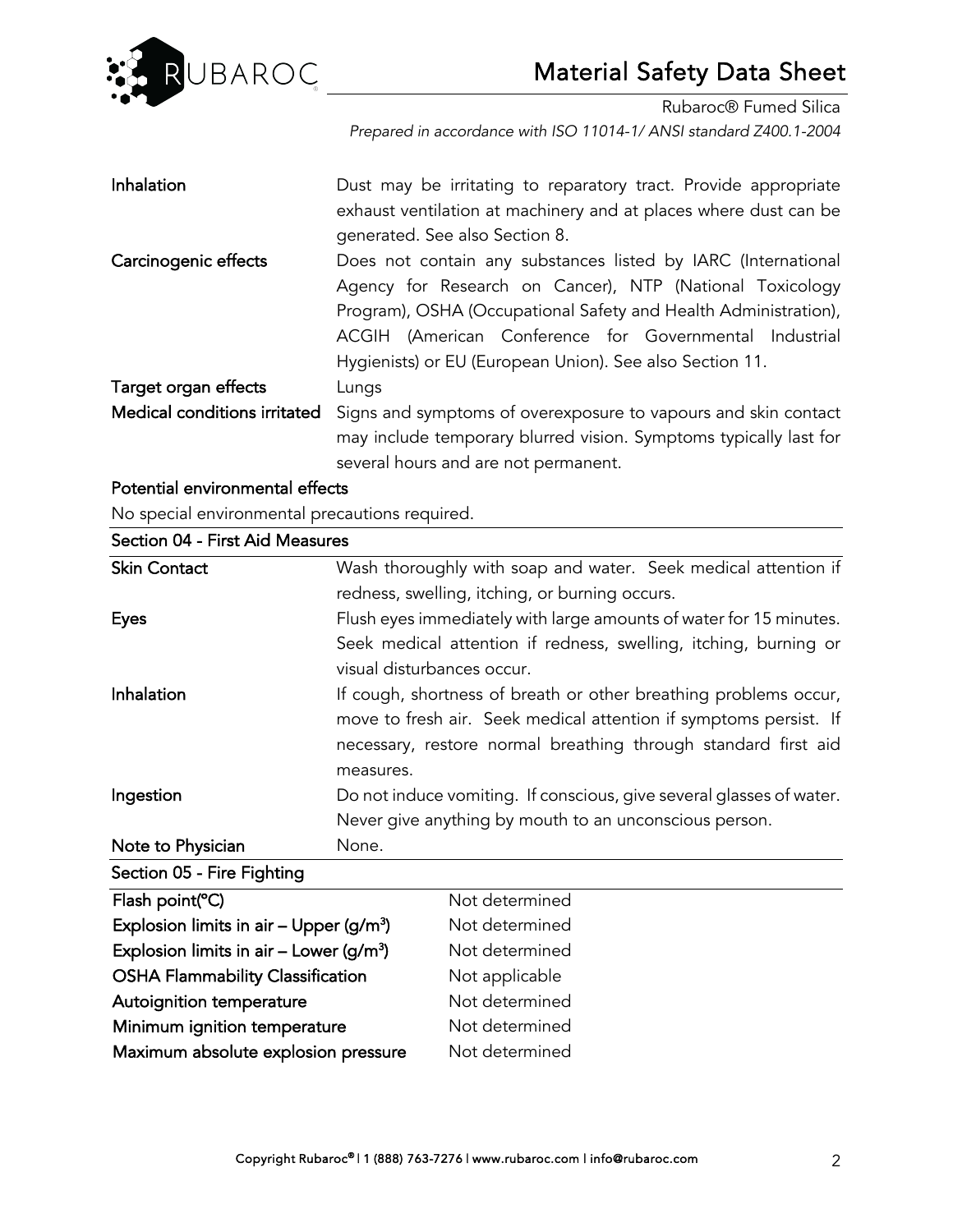

Rubaroc® Fumed Silica *Prepared in accordance with ISO 11014-1/ ANSI standard Z400.1-2004* 

| Extinguishing media                                     |                                                                                        | local       | Use extinguishing measures that are appropriate to<br>circumstances<br>environment.                                                                                                                                           | and | the | surrounding |
|---------------------------------------------------------|----------------------------------------------------------------------------------------|-------------|-------------------------------------------------------------------------------------------------------------------------------------------------------------------------------------------------------------------------------|-----|-----|-------------|
| Special firefighting procedures                         |                                                                                        |             | Wear suitable protective equipment. In the event of fire,<br>wear self-contained breathing apparatus.                                                                                                                         |     |     |             |
| Specific hazards                                        |                                                                                        | carcinogen. | Product resists ignition and does not promote flame<br>spread. May release formaldehyde when heated to high<br>temperatures in the presence of air. Formaldehyde is a<br>known skin and lung sensitizer and is regulated as a |     |     |             |
| Hazardous combustion products<br>Risk of dust explosion | fire.                                                                                  |             | Carbon monoxide, Carbon dioxide, Formaldehyde.<br>This material is an inorganic dust and will not create nor<br>support conditions that would result in a dust explosion or                                                   |     |     |             |
| Section 06 - Accidental Release Measures                |                                                                                        |             |                                                                                                                                                                                                                               |     |     |             |
| <b>Personal Precautions</b>                             | also Section 8.                                                                        |             | Avoid dust formation. Remove all sources of ignition. Ensure<br>adequate ventilation. Use personal protective equipment. See                                                                                                  |     |     |             |
| Methods for cleaning up                                 |                                                                                        |             | Clean up promptly by vacuum. Use a suitable vacuum cleaner. Do<br>not create a dust cloud by using a brush or compressed air. Pick<br>up and transfer to properly labelled containers. See Section 13.                        |     |     |             |
| <b>Amorphous Silica</b>                                 | The regulatory exposure limits are found under the general silica,<br>CAS RN 763186-9: |             |                                                                                                                                                                                                                               |     |     |             |
|                                                         | Australia                                                                              |             | 2 mg/m <sup>3</sup> , TWA, Respirable                                                                                                                                                                                         |     |     |             |
|                                                         | Australia MAK                                                                          |             | 4 mg/m <sup>3</sup> , TWA, Inhalable fraction                                                                                                                                                                                 |     |     |             |
|                                                         | Finland                                                                                |             | $5 \text{ mg/m}^3$                                                                                                                                                                                                            |     |     |             |
|                                                         |                                                                                        |             | Germany TRGS 900 4 mg/m <sup>3</sup> , TWA, Inhalable fraction                                                                                                                                                                |     |     |             |
|                                                         | India                                                                                  |             | 10 mg/m <sup>3</sup> , TWA                                                                                                                                                                                                    |     |     |             |
|                                                         | Ireland                                                                                |             | 2.4 mg/m <sup>3</sup> , TWA, Respirable dust                                                                                                                                                                                  |     |     |             |
|                                                         | Norway<br>Switzerland                                                                  |             | 1.5 mg/m <sup>3</sup> , TWA, Respirable dust                                                                                                                                                                                  |     |     |             |
|                                                         | UK WEL                                                                                 |             | 4 mg/m <sup>3</sup> , TWA<br>6 mg/m <sup>3</sup> , TWA, Inhalable fraction                                                                                                                                                    |     |     |             |
|                                                         |                                                                                        |             | 2.4 mg/m <sup>3</sup> , TWA, Respirable fraction                                                                                                                                                                              |     |     |             |
| <b>Environmental Precautions</b>                        |                                                                                        |             | No special environmental precautions required. Local authorities<br>should be advised if significant spillages cannot be contained.                                                                                           |     |     |             |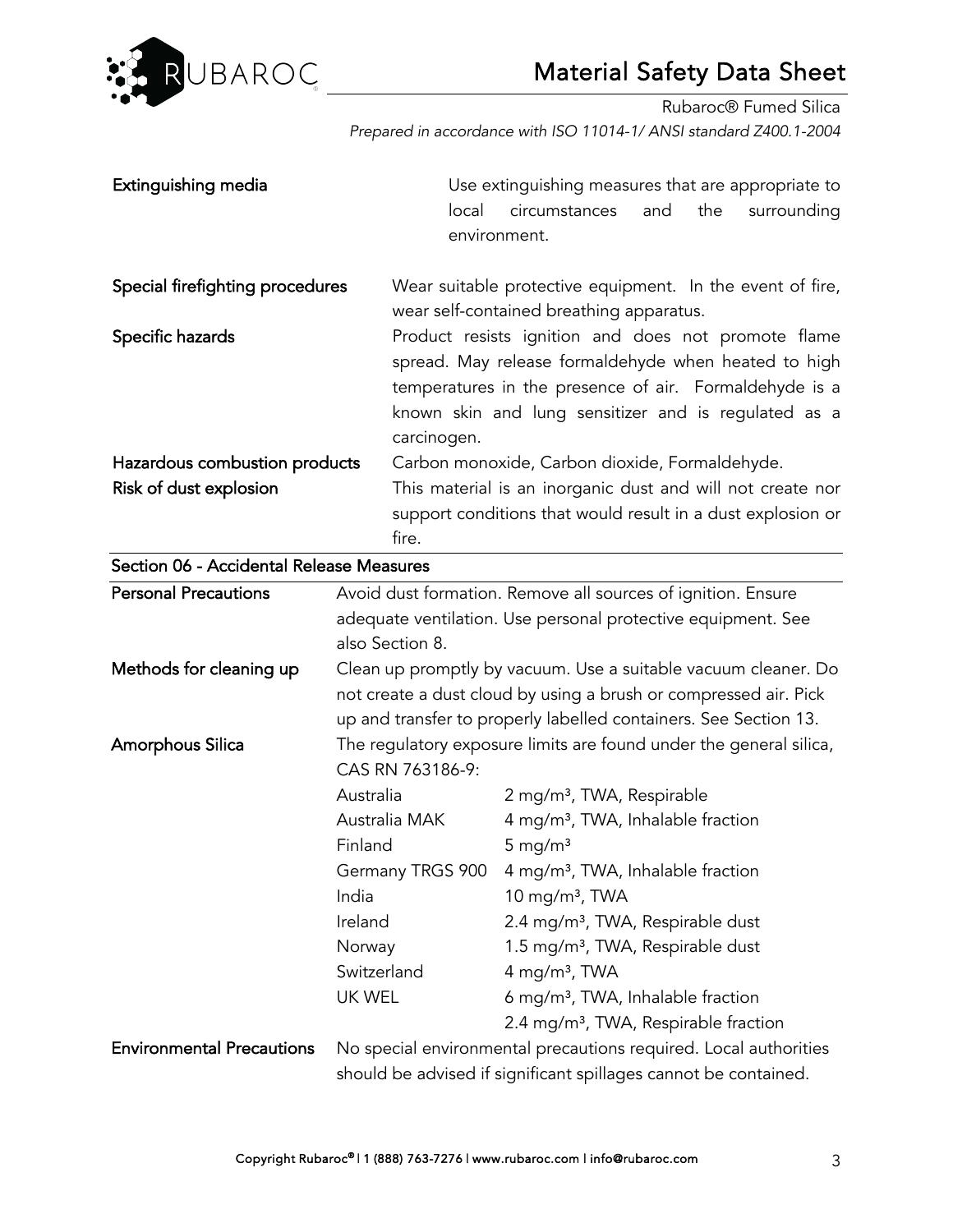

| Section 07 - Handling and Storage                                          |                                                                                             |  |  |
|----------------------------------------------------------------------------|---------------------------------------------------------------------------------------------|--|--|
| Handling<br>Avoid contact with skin and eyes. Avoid dust formation. Do not |                                                                                             |  |  |
|                                                                            | breathe dust. Provide appropriate exhaust ventilation at machinery                          |  |  |
|                                                                            | and at places where dust can be generated. Do not create a dust                             |  |  |
|                                                                            | cloud by using a brush or compressed air. Take precautionary                                |  |  |
|                                                                            | measures against static discharge. All metal parts of the mixing and                        |  |  |
|                                                                            | processing equipment must be earthed/grounded. Ensure all                                   |  |  |
|                                                                            | equipment is electrically earthed/grounded before beginning                                 |  |  |
|                                                                            | transfer operations.                                                                        |  |  |
| Storage                                                                    | Keep containers tightly closed in a dry and well-ventilated place.                          |  |  |
|                                                                            | Do not store together with volatile chemicals as they may be                                |  |  |
|                                                                            | adsorbed onto product. Keep at ambient temperatures.                                        |  |  |
|                                                                            | Section 08 - Personal Protection and Exposure Controls                                      |  |  |
|                                                                            | Information given is based on data obtained from this substance or from similar substances. |  |  |
| Protective equipment                                                       |                                                                                             |  |  |
| Gloves                                                                     | Repeated exposure may cause skin dryness or cracking. Use                                   |  |  |
|                                                                            | protective barrier cream before handling the product. Wear                                  |  |  |
|                                                                            | suitable gloves.                                                                            |  |  |
| Respirator                                                                 | Approved respirator may be necessary if local exhaust ventilation                           |  |  |
|                                                                            | is not adequate.                                                                            |  |  |

Eye Wear eye/face protection. Safety glasses with side-shields. Goggles.

- Skin and Body **Wear** suitable protective clothing. No special protective equipment required.
- Other **Handle in accordance with good industrial hygiene and safety** practice. Emergency eyewash and safety shower should be located nearby.

### Exposure limits

There are no exposure limits identified for this product. Exposure limits for components are stated below.

Exposure limits for dust are stated below. Exposure limits for silica are stated below. In its facilities globally, Cabot Corporation manages to the Germany TRGS 900 occupational exposure limit of 4 mg/m³, TWA, Inhalable fraction.

Dust or particulates not otherwise specified Belgium 10 mg/m<sup>3</sup>, TWA, Inhalable

3 mg/m³, TWA, Respirable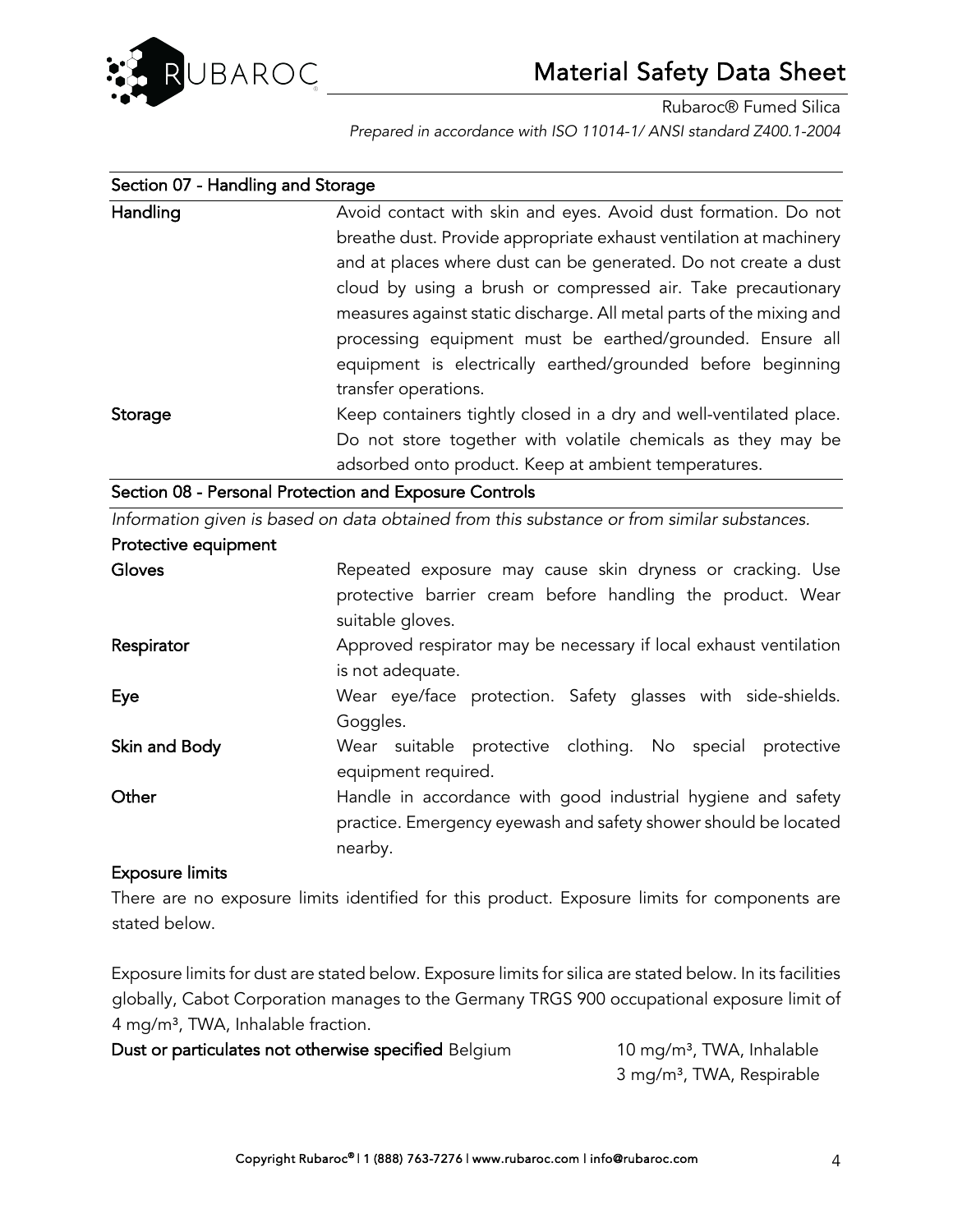

|                                                                                        |                | Rubaroc <sup>®</sup> Fumed Silica      |
|----------------------------------------------------------------------------------------|----------------|----------------------------------------|
| Prepared in accordance with ISO 11014-1/ ANSI standard Z400.1-2004                     |                |                                        |
|                                                                                        | China          | $8 \,\mathrm{mg/m^3}$ , TWA            |
|                                                                                        |                | 10 mg/m <sup>3</sup> , STEL            |
|                                                                                        | Italy          | 10 mg/m <sup>3</sup> , TWA, Inhalable  |
| Copyright Rubaroc®11 (888) 763-7276 I www.rubaroc.com I info@mubp/mx?comVA, Respirable |                |                                        |
|                                                                                        | Malaysia       | 10 mg/m <sup>3</sup> , TWA, Inhalable  |
|                                                                                        |                | 3 mg/m <sup>3</sup> , TWA, Respirable  |
|                                                                                        | Spain          | 10 mg/m <sup>3</sup> , VLA, Inhalable  |
|                                                                                        |                | 3 mg/m <sup>3</sup> , VLA, Respirable  |
|                                                                                        | US ACGIH - TLV | 10 mg/m <sup>3</sup> , TWA, Inhalable  |
|                                                                                        |                | 3 mg/m <sup>3</sup> , TWA, Respirable  |
|                                                                                        | US OSHA - PEL  | 15 mg/m <sup>3</sup> , TWA, Total dust |
|                                                                                        |                | 5 mg/m <sup>3</sup> , TWA, Respirable  |

MAK: Maximal Arbeitsplatzkonzentration (Maximum Workplace Concentration)

OEL: Occupational Exposure Limit

PEL: Permissible Exposure Limit

STEL: Short Term Exposure Limit

TLV: Threshold Limit Value

TRGS: Technische Regeln für Gefahrstoffe (Technical Rule for Hazardous Materials)

TWA: Time Weighted Average

US ACGIH: United States American Conference of Governmental Industrial Hygienists

US OSHA: United States Occupational Safety and Health Administration

VLA: Valore Límite Ambientales (Environmental Limit Value)

WEL: Workplace Exposure Limit

Engineering Controls **Ensure** adequate ventilation to maintain exposures below occupational limits. Provide appropriate exhaust ventilation at machinery and at places where dust can be generated.

| Appearance              | <b>White Powder</b>                            |  |  |
|-------------------------|------------------------------------------------|--|--|
| Odor                    | None under normal use May exhibit odor at high |  |  |
|                         | temperature                                    |  |  |
| Odor threshold          | Not determined                                 |  |  |
| pH                      | Not determined                                 |  |  |
| Vapour pressure (mm hg) | Not determined                                 |  |  |
| Vapour density (air=1)  | Not determined                                 |  |  |
| Boiling point/range     | 2230°C                                         |  |  |
| Melting point/range     | 1700°C                                         |  |  |
| Solubility in water     | Insoluble                                      |  |  |

Section 09 - Physical and Chemical Properties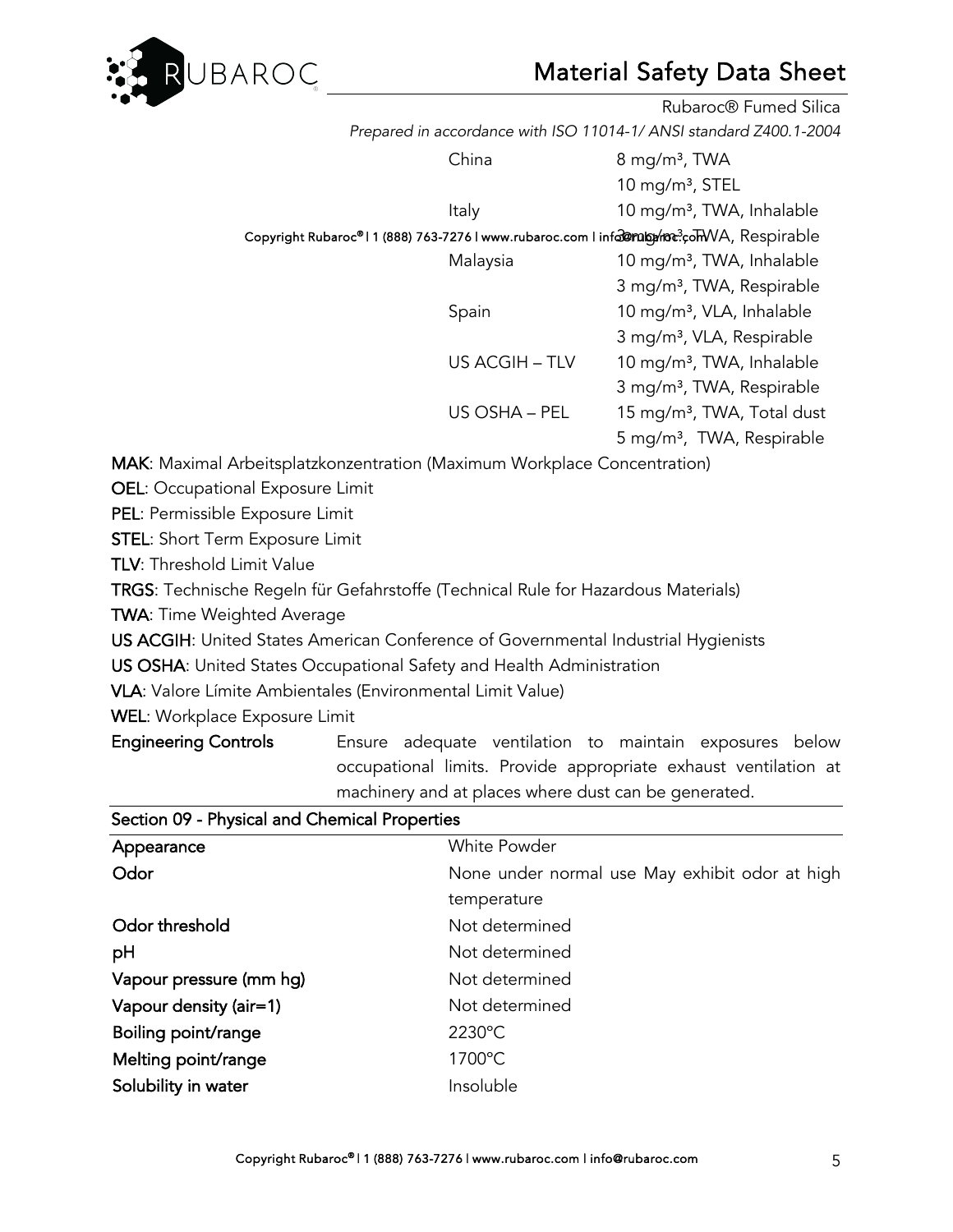

| Relative density                                    | 2.2 @ 20°C                                            |
|-----------------------------------------------------|-------------------------------------------------------|
| <b>Bulk Density</b>                                 | 4 $\text{lbs.}/\text{ft}^3$                           |
| % Volatile (by weight)                              | Not determined                                        |
| Evaporation rate                                    | Not applicable                                        |
| <b>Viscosity</b>                                    | Not applicable                                        |
| Partition coefficient                               | Not applicable                                        |
| Flash point                                         | Not determined                                        |
| Flammability classification                         | Not applicable                                        |
| Autoignition temperature                            | Not determined                                        |
| Decomposition temperature                           | $>150^{\circ}$ C                                      |
| <b>Oxidizing properties</b>                         | Not applicable                                        |
| <b>Explosive properties</b>                         | Not applicable                                        |
| Explosion limits in air – Upper (g/m <sup>3</sup> ) | Not applicable                                        |
| Explosion limits in air – Lower (g/m <sup>3</sup> ) | Not applicable                                        |
| Section 10 - Stability and Reactivity               |                                                       |
| Stability                                           | Stable                                                |
| Hazardous Polymerization                            | Hazardous polymerization does not occur.              |
| <b>Mechanical Sensitivity (shock)</b>               | Not sensitive to mechanical impact.                   |
| Conditions to avoid                                 | Thermal decomposition can take place above 150°C. May |
|                                                     |                                                       |

release formaldehyde when heated to high temperatures in the presence of air. Formaldehyde is a known skin and lung sensitizer and is regulated as a carcinogen. Keep away from heat and sources of ignition.

Avoid dust formation. Take necessary action to avoid static electricity discharge (which might cause ignition of organic vapors). Product resists ignition and does not promote flame spread.

Hazardous Decomposition and/or Carbon monoxide, Carbon dioxide, Formaldehyde. Combustion Products

Static Discharge Effects Take precautionary measures against static discharges. Avoid dust formation. All metal parts of the mixing and processing equipment must be earthed/grounded. Ensure all equipment is electrically earthed/grounded before beginning transfer operations. This material is an inorganic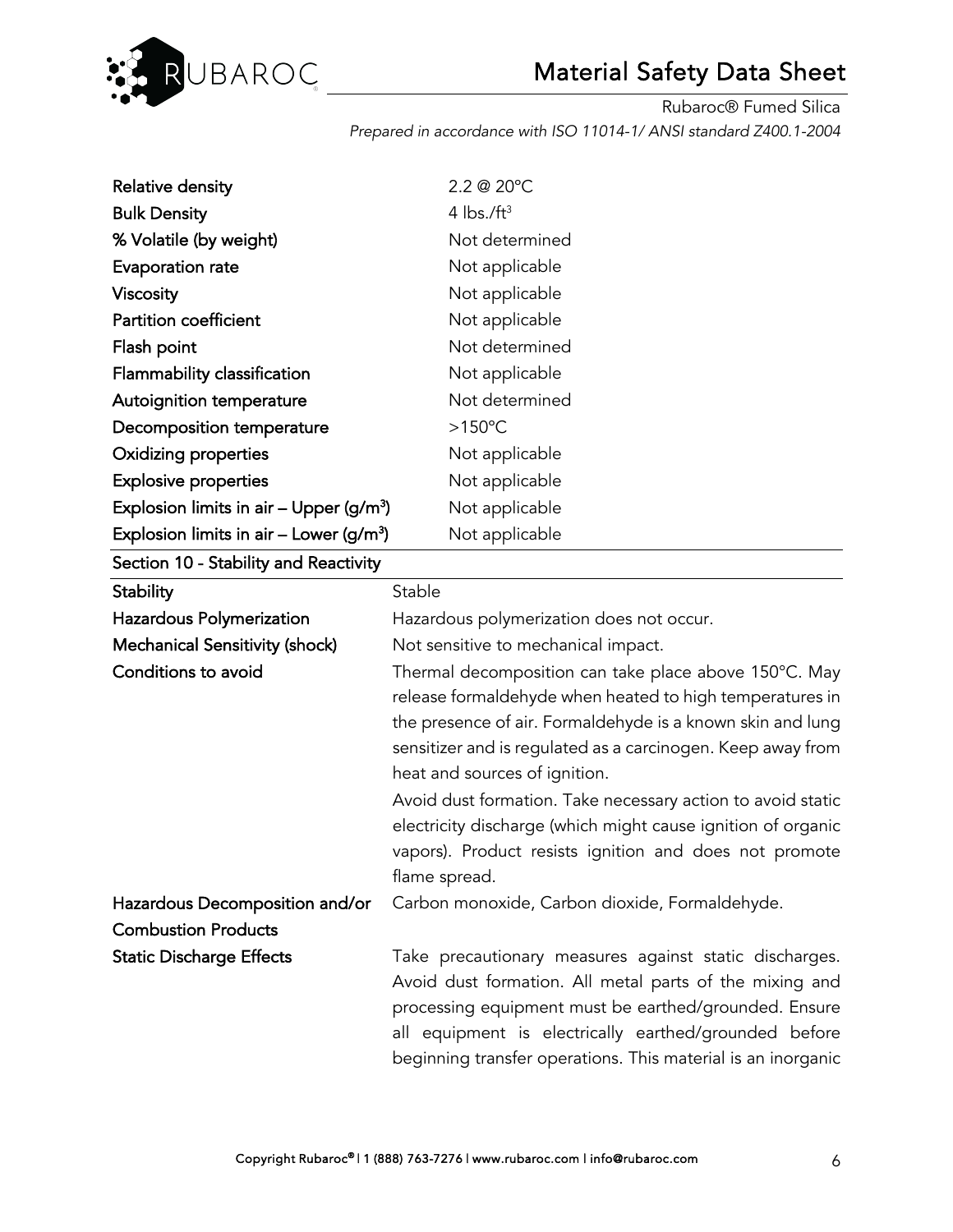

Rubaroc® Fumed Silica

*Prepared in accordance with ISO 11014-1/ ANSI standard Z400.1-2004* 

dust and will not create nor support conditions that would result in a dust explosion or fire.

| Section 11 - Toxicological Information       |                                                                                             |  |  |
|----------------------------------------------|---------------------------------------------------------------------------------------------|--|--|
| Effects of acute exposure                    |                                                                                             |  |  |
| Oral LD50                                    | LD50/oral/rat = $>$ 5000 mg/kg.                                                             |  |  |
| <b>Inhalation LC50</b>                       | Due to the product's physical characteristics, no suitable testing                          |  |  |
|                                              | procedure is available.                                                                     |  |  |
| Dermal LD50                                  | No data are available on the product itself.                                                |  |  |
| <b>STOT - Single Exposure</b>                | None observed.                                                                              |  |  |
| Eye Irritation                               | Primary irritation index = $0 \otimes 48$ hr. Non-irritating.                               |  |  |
| Skin Irritation                              | Primary irritation index $= 0$ Non-irritating                                               |  |  |
| <b>Subchronic Toxicity</b>                   |                                                                                             |  |  |
| No data are available on the product itself. |                                                                                             |  |  |
| STOT - Repeated Exposure None expected       |                                                                                             |  |  |
| Effects of chronic exposure                  |                                                                                             |  |  |
| No data are available on the product itself. |                                                                                             |  |  |
| <b>Mutagenic Effects</b>                     | Not mutagenic in AMES Test, chromosomal aberration in                                       |  |  |
|                                              | Chinese hamster ovary (CHO) cells.                                                          |  |  |
| <b>Reproductive Toxicity</b>                 | No data are available on the product itself. According to                                   |  |  |
|                                              | experience not expected.                                                                    |  |  |
| Sensitization                                | Contains no known sensitizers.                                                              |  |  |
| <b>Synergistic Materials</b>                 | None reasonably foreseeable.                                                                |  |  |
| <b>Carcinogenic Effects</b>                  | Does not contain any substances listed by IARC                                              |  |  |
|                                              | (International Agency for Research on Cancer), NTP                                          |  |  |
|                                              | (National Toxicology Program), OSHA (Occupational Safety                                    |  |  |
|                                              | and Health Administration), ACGIH (American Conference                                      |  |  |
|                                              | for Governmental Industrial Hygienists) or EU (European                                     |  |  |
|                                              | Union)                                                                                      |  |  |
|                                              | Not determined                                                                              |  |  |
| <b>Aspiration Hazard</b>                     |                                                                                             |  |  |
| Section 12 - Ecological Information          |                                                                                             |  |  |
|                                              | Information given is based on data obtained from this substance or from similar substances. |  |  |
| <b>Aquatic Toxicity</b>                      | Fish (Brachydanio rerio) LC50 (96 h): $> 10,000$ mg/l;                                      |  |  |
|                                              | (Method: OECD 203) Crustacea (Daphnia magna) EC50 (24                                       |  |  |
|                                              | h) > 1,000 mg/l (Method: OECD 202) Algae (Scenedesmus                                       |  |  |
|                                              | subspicatus) ErC50 (0-72 h) > 10,000 mg/l (Method: OECD                                     |  |  |
|                                              | 201)                                                                                        |  |  |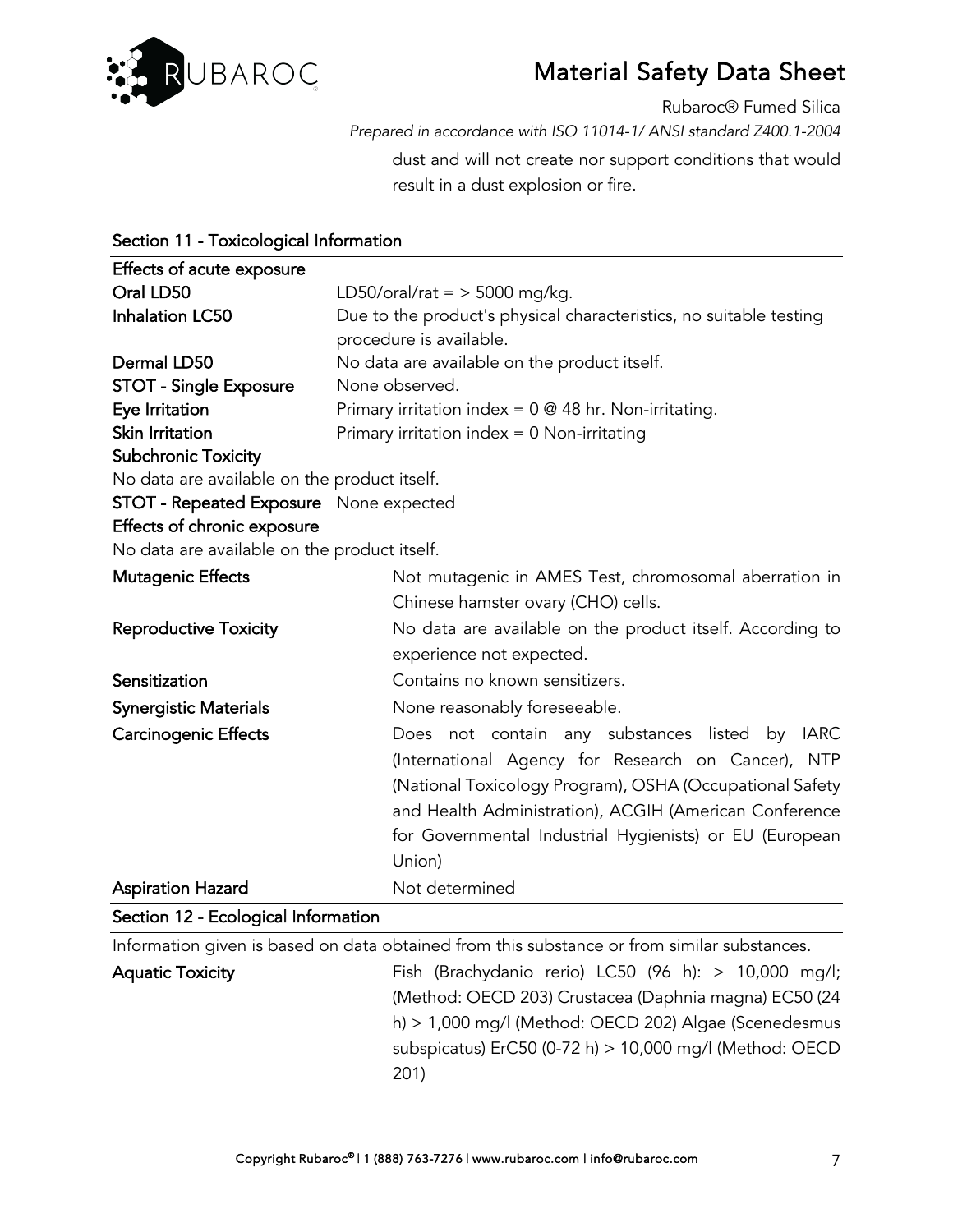

| <b>Environmental Fate</b>      |                                                                                            |
|--------------------------------|--------------------------------------------------------------------------------------------|
| <b>Mobility</b>                | Not expected to migrate.                                                                   |
| <b>Bioaccumulation</b>         | According to experience not expected.                                                      |
| Persistence/Degradability      | The methods for determining biodegradability are not<br>applicable to inorganic substances |
| Distribution to Environmental  | Not determined.                                                                            |
| Compartments                   |                                                                                            |
| <b>PBT and vPvB Assessment</b> | This substance does not fulfill the criteria for PBT or vPvB                               |
| Other adverse effects          | No other data are available                                                                |

Section 13 - Disposal Consideration

Disclaimer: Information in this section pertains to the product as shipped in its intended composition as described in Section 3 of this MSDS. Contamination or processing may change waste characteristics and requirements. Regulations may also apply to empty containers, liners or rinsate. State/provincial and local regulations may be different from federal regulations.

RCRA Classification (40 CFR 261): Not a hazardous waste.

Unused and Uncontaminated Product: Product, as supplied, should be disposed of in accordance with the regulations issued by the appropriate federal, state and local authorities. Same consideration should be given to containers and packaging.

Section 14 - Transportation Information

US Department of Transportation Use UN Classification listed. (US DOT) Hazardous Materials Regulations Status:

| <b>UN Number</b>               | Not regulated  |
|--------------------------------|----------------|
| <b>UN Proper Shipping Name</b> | Not regulated  |
| <b>UN Shipping Class</b>       | Not regulated  |
| <b>UN Packing Group</b>        | Not regulated  |
| <b>IMDG</b> (International     | Not regulated. |
| <b>Maritime Organization's</b> |                |
| Dangerous Goods Code)          |                |
| <b>IATA</b>                    | Not regulated. |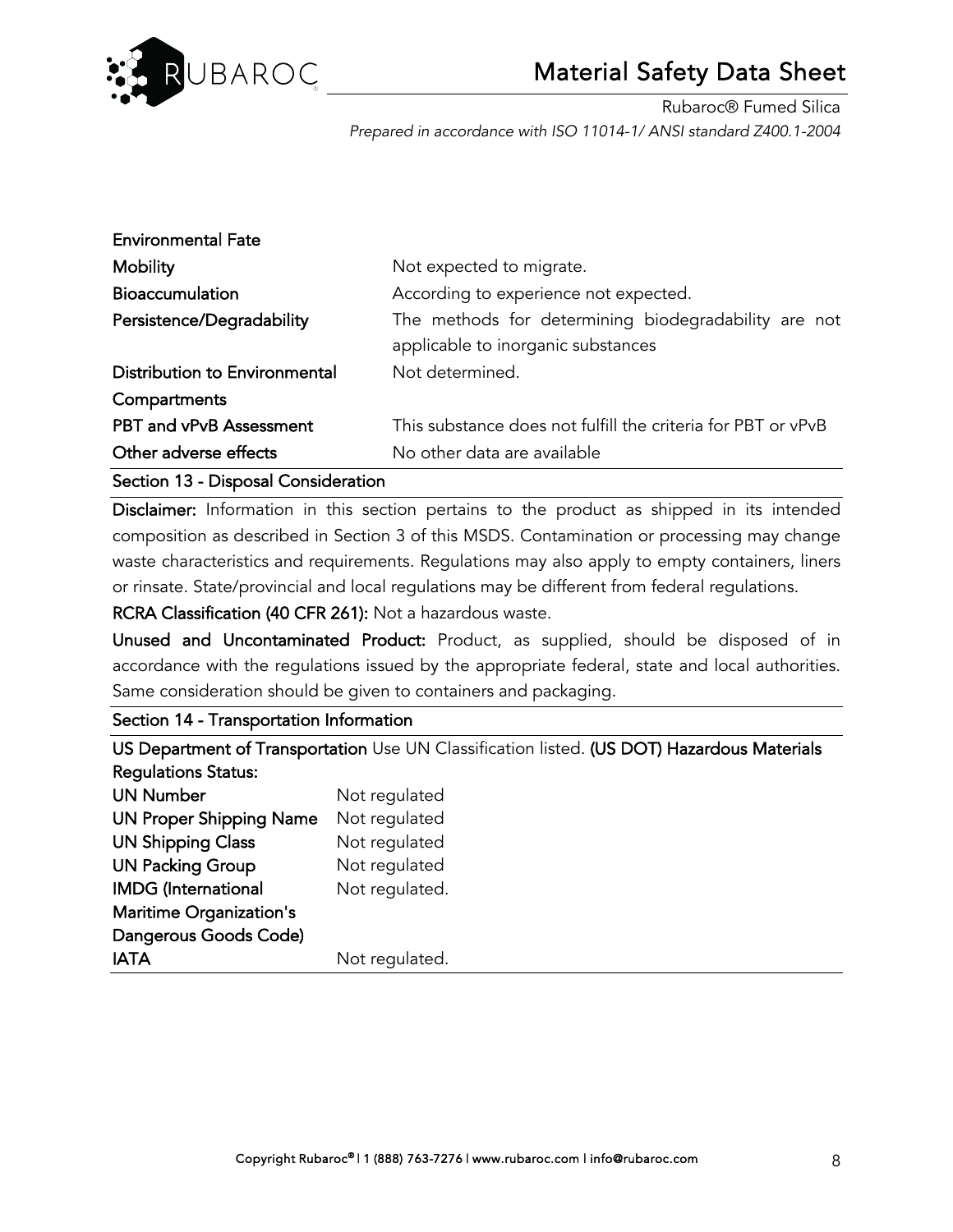

| Section 15 - Regulatory Information |                                                        |
|-------------------------------------|--------------------------------------------------------|
| <b>Hazard Classification</b>        |                                                        |
| <b>United States</b>                | OSHA (29 CFR 1910.1200): Hazardous.                    |
| Mexico                              | NOM-018-STPS-2000: Refer to HMIS Rating in Section 16. |
| Canada                              | WHMIS Classification (CPR, SOR/88-66): Not controlled. |

This product has been classified in accordance with the hazard criteria of the Controlled Products Regulations and the MSDS contains all the information required by the Controlled Products Regulations.

### International Inventories

All components of this product are listed on or exempt from the following inventories:

| Yes        | Australian Inventory of Chemical Substances (AICS)                               |
|------------|----------------------------------------------------------------------------------|
| <b>Yes</b> | Canadian Domestic Substances List (DSL)                                          |
| <b>Yes</b> | <b>Chinese Inventory</b>                                                         |
| Yes        | European Inventory of Existing Commercial Chemical<br><b>Substances (EINECS)</b> |
| Yes        | Japanese Existing and New Chemical Substances (ENCS)                             |
| Yes        | Korean Existing Chemicals List (KECL)                                            |
| Yes        | New Zealand Hazardous Substances and New Organisms<br>Act (HSNO)                 |
| Yes        | Philippine Inventory of Chemicals and Chemical                                   |
|            | Substances (PICCS)                                                               |
| Yes        | United States Toxic Substances Control Act (TSCA)                                |
|            | Inventory                                                                        |

### U.S. Federal Regulations

TSCA 12(b) Export Notification: This product does not contain any components that are subject to TSCA 12(b) Export Notification.

Clean Air Act Amendments of 1990 (CAA, Section 112, 40 CFR 82): This product does not contain any components listed as a Hazardous Air Pollutant, Flammable Substance, Toxic Substance, or Class 1 or 2 Ozone Depletor.

Clean Water Act (CWA, 40 CFR 116) Priority Pollutants: This product does not contain any listed Priority Pollutants.

Comprehensive Environmental Response, Compensation and Liability Act (CERCLA, 40 CFR 302): This product does not contain any listed Hazardous Substances.